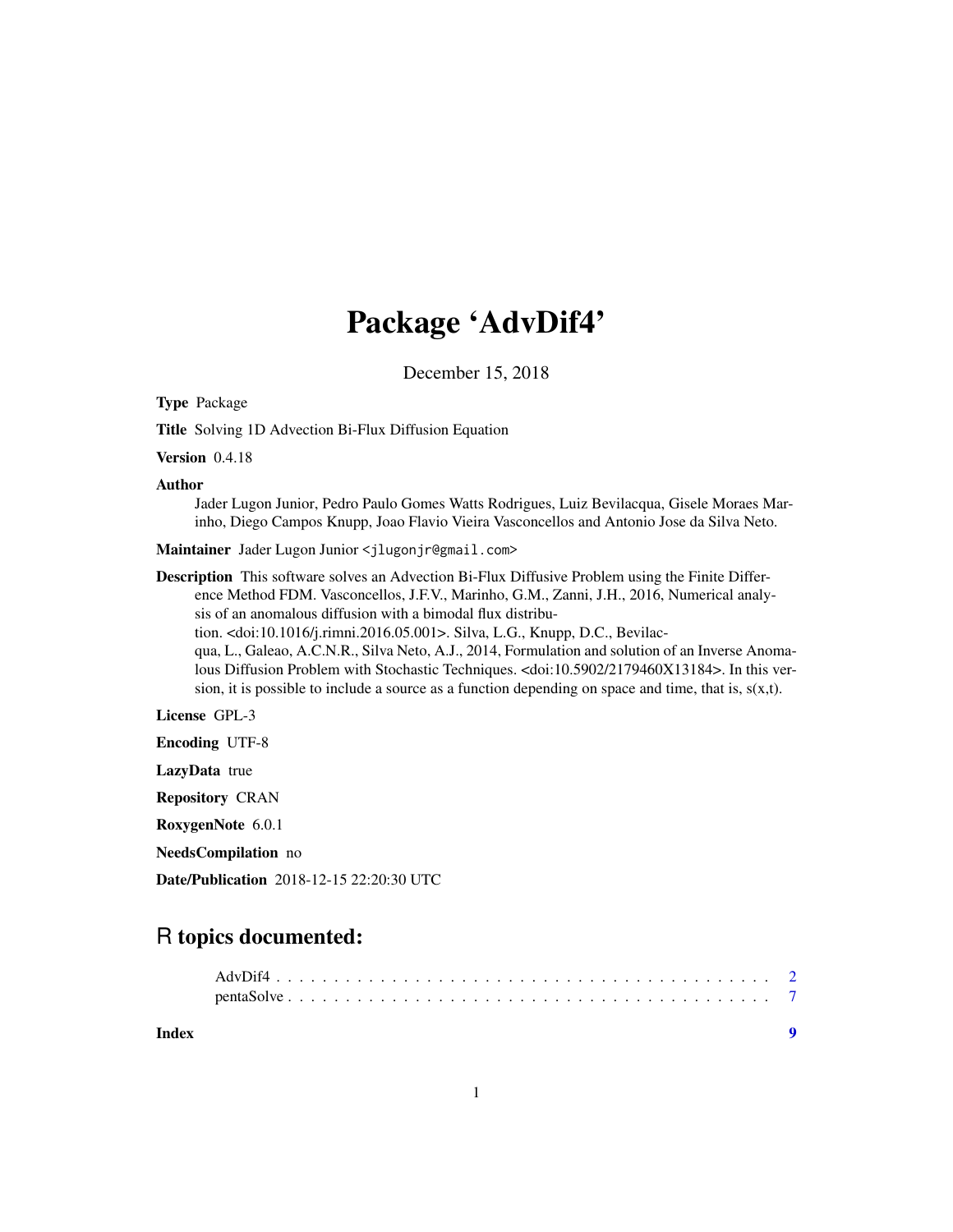#### <span id="page-1-0"></span>Description

This software solves an Advection Bi-Flux Diffusive Problem using the Finite Difference Method FDM. A file with R commands can be consulted in document folder.

#### Usage

AdvDif4(parm,func)

#### Arguments

| parm | Alternative to inform parameters data. It must contain values for k2,k4,v,l,m,tf,n,w10,w11,w12,w20,w21,<br>needed to run the model.      |
|------|------------------------------------------------------------------------------------------------------------------------------------------|
| func | Alternative to inform functions. It must contain the functions beta, dbetadp, fn, fs, fw 1, fw 2, fe 1, fe 2<br>needed to run the model. |

#### Value

The resulting matrix with results obtained for each time as rows and at each position as columns.

#### Examples

```
#
# Begin of the first example
#
# 100th power sinusoidal function as initial condition and no source.
# with advection, bi-blux (primary and secondary diffusion) and constant beta.
#
# Beta function
fbeta<-function(p)
{f<-0.2}return(f)}
# Beta derivative function
dbetadp<-function(p)
\{f < -0return(f)}
# Inicial condition
fn<-function(x)
{ f \le -sin(pix)^{100}return(f)}
# velocity
v < -0.2# Source function
```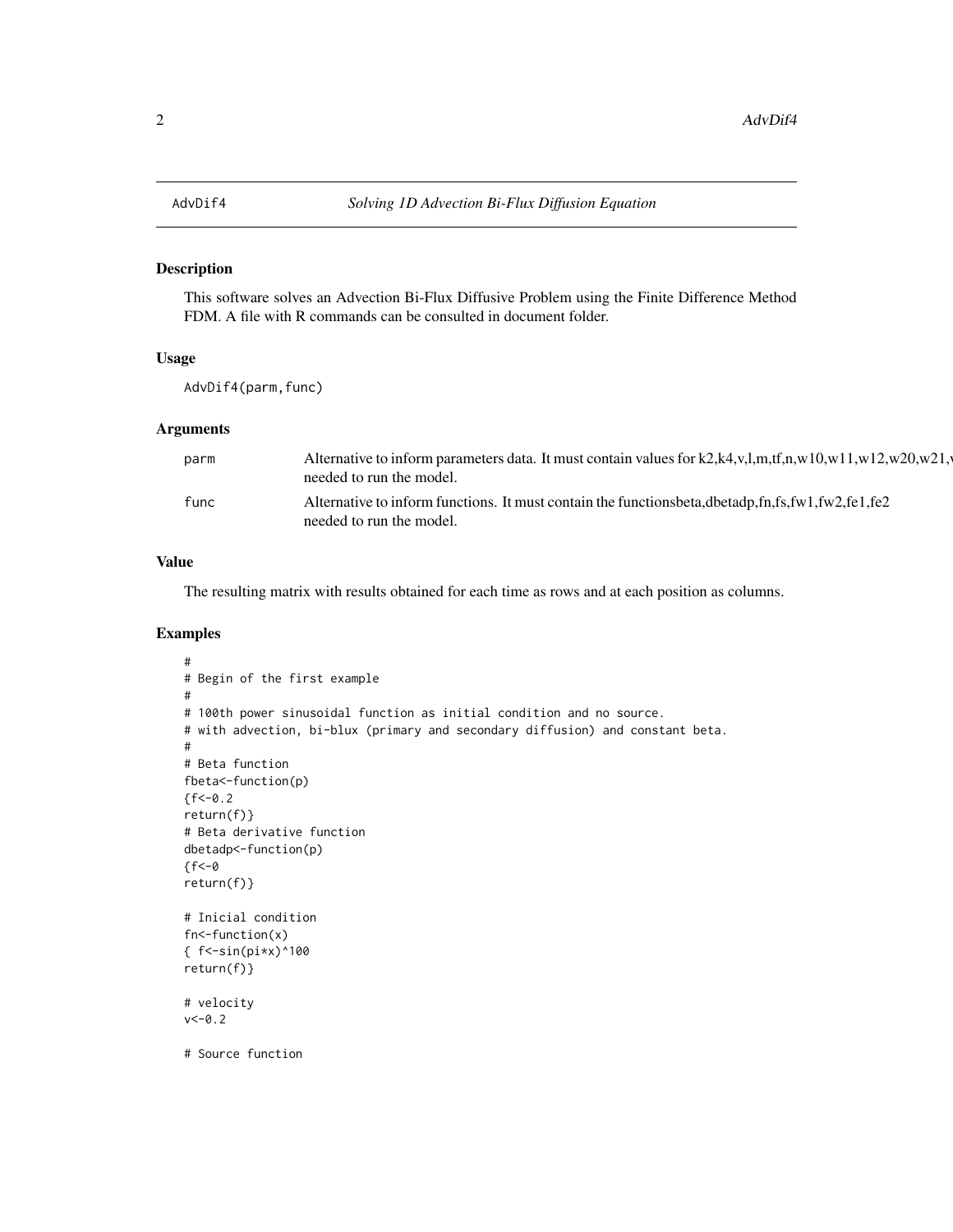#### AdvDif4 3

```
fs<-function(x,t)
\{ f < -\emptysetreturn(f)}
# diffusion coefficients parameter
k2<-1e-3
k4<-1e-5
# Space and temporal definition
1 < -1m<-100
tf < -1n<-1000
# Left boundary contitions
w10<-1
w11 < -0w12<-0
w20<-0
w21 < -1w22<-0
fw1<-function(t)
\{ f < -\emptysetreturn(f)}
fw2<-function(t)
{ f<-0
return(f)}
# Right boundary conditions
e10<-1
e11<-0
e12<-0
e20<-0
e21<-1
e22<-0
fe1<-function(t)
\{ f < -0return(f)}
fe2<-function(t)
\{ f < -0return(f)}
#
parm=c(k2,k4,v,l,m,tf,n,w10,w11,w12,w20,w21,w22,e10,e11,e12,e20,e21,e22)
func=c(fbeta=fbeta,dbetadp=dbetadp,fn=fn,fs=fs,fw1=fw1,fw2=fw2,fe1=fe1,fe2=fe2)
#
ad<-AdvDif4(parm,func)
eixo<-seq(0,1,by=0.01)
plot(eixo,ad[1,1:101],type='l',col="red",xaxt="n",xlab="X", ylab="p(x,t)")
axis(1,seq(0,1,0.1),las=2)
lines(eixo,ad[250,1:101],type='l',col="orange")
lines(eixo,ad[500,1:101],type='l',col="green")
lines(eixo,ad[750,1:101],type='l',col="blue")
lines(eixo,ad[1000,1:101],type='l',col="black")
```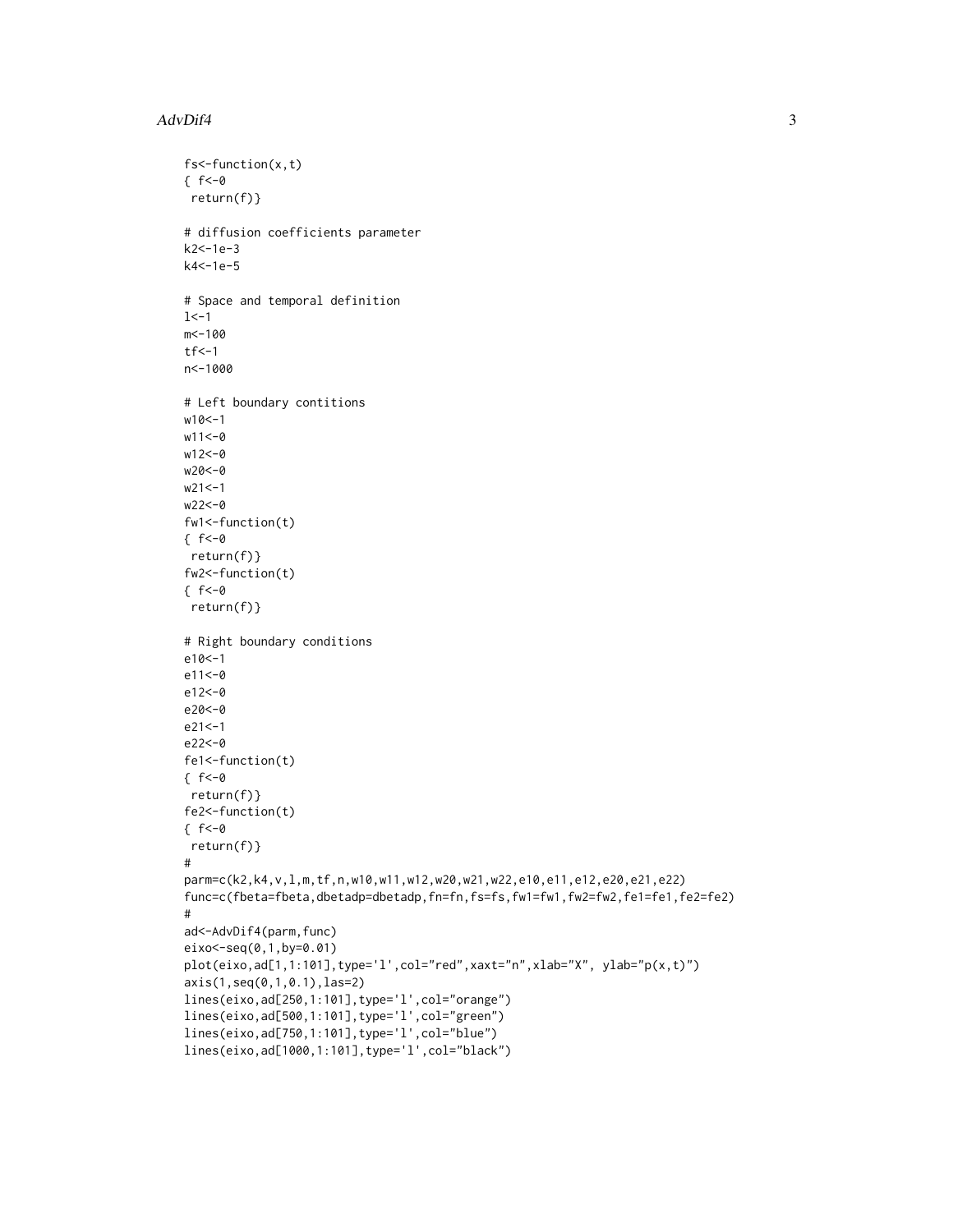4 AdvDif4

```
#
#
# End of the first example
#
#
# Begin of the second example
# 100th power sinusoidal function as initial condition and no source.
# with advection, bi-blux (primary and secondary diffusion) and sigmoid function beta.
#
# Beta function
fbeta<-function(p)
{betamin<-0.2
betamax<-1
gama<-2500
pin<-0.001
f<-betamax-(betamax-betamin)/(1+exp(-gama*(p-pin)))
return(f)}
# Beta derivative function
dbetadp<-function(p)
{betamin<-0.2
betamax<-1
gama<-2500
pin<-0.001
f<-(-gama*(betamax-betamin)*exp(-gama*(p-pin))/((1+exp(-gama*(p-pin)))^2))
return(f)}
# Inicial condition
fn<-function(x)
{ f<-sin(pi*x)^100
return(f)}
# velocity
v < -0.2# Source function
fs<-function(x,t)
f < -0return(f)}
# diffusion coefficients parameter
k2<-1e-3
k4<-1e-5
# Space and temporal definition
1 < -1m<-100
tf < -1n<-1000
# Left boundary contitions
w10<-1
w11 < -0w12<-0
```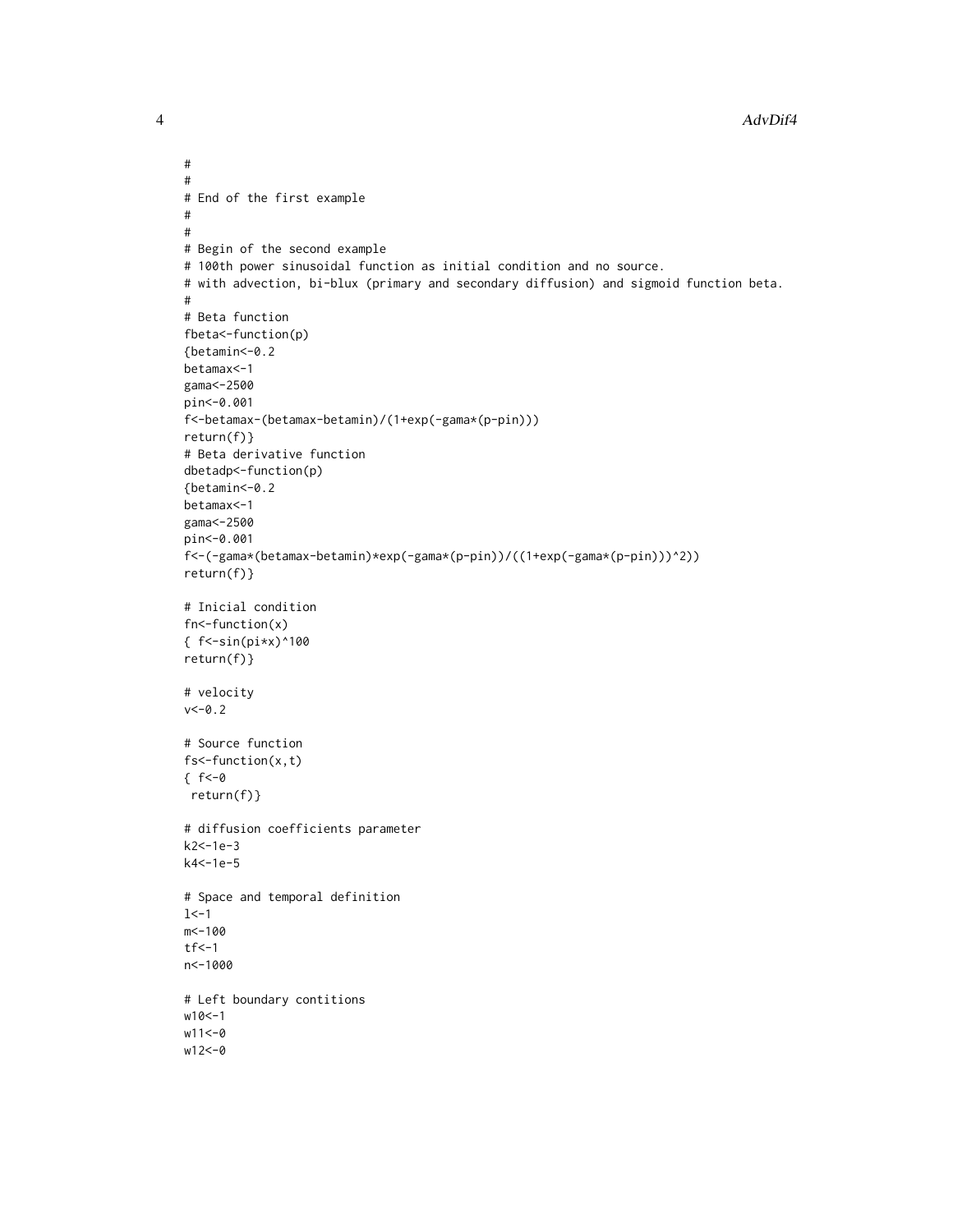AdvDif4 5

```
w20<-0
w21<-1w22<-0
fw1<-function(t)
\{ f < -\emptysetreturn(f)}
fw2<-function(t)
\{ f < -0return(f)}
# Right boundary conditions
e10<-1
e11<-0
e12<-0
e20<-0
e21<-1
e22<-0
fe1<-function(t)
\{ f < -0return(f)}
fe2<-function(t)
f < -0return(f)}
#
parm=c(k2,k4,v,l,m,tf,n,w10,w11,w12,w20,w21,w22,e10,e11,e12,e20,e21,e22)
func=c(fbeta=fbeta,dbetadp=dbetadp,fn=fn,fs=fs,fw1=fw1,fw2=fw2,fe1=fe1,fe2=fe2)
#
ad<-AdvDif4(parm,func)
eixo<-seq(0,1,by=0.01)
plot(eixo,ad[1,1:101],type='l',col="red",xaxt="n",xlab="X", ylab="p(x,t)")
axis(1,seq(0,1,0.1),las=2)
lines(eixo,ad[250,1:101],type='l',col="orange")
lines(eixo,ad[500,1:101],type='l',col="green")
lines(eixo,ad[750,1:101],type='l',col="blue")
lines(eixo,ad[1000,1:101],type='l',col="black")
#
# End of the second example
#
#
# Begin of the third example
# zero initial condition and a source.
# with advection, bi-blux (primary and secondary diffusion) and constant beta.
#
# Beta function
fbeta<-function(p)
{f<-0.2}return(f)}
# Beta derivative function
dbetadp<-function(p)
f < -0return(f)}
```
# Inicial condition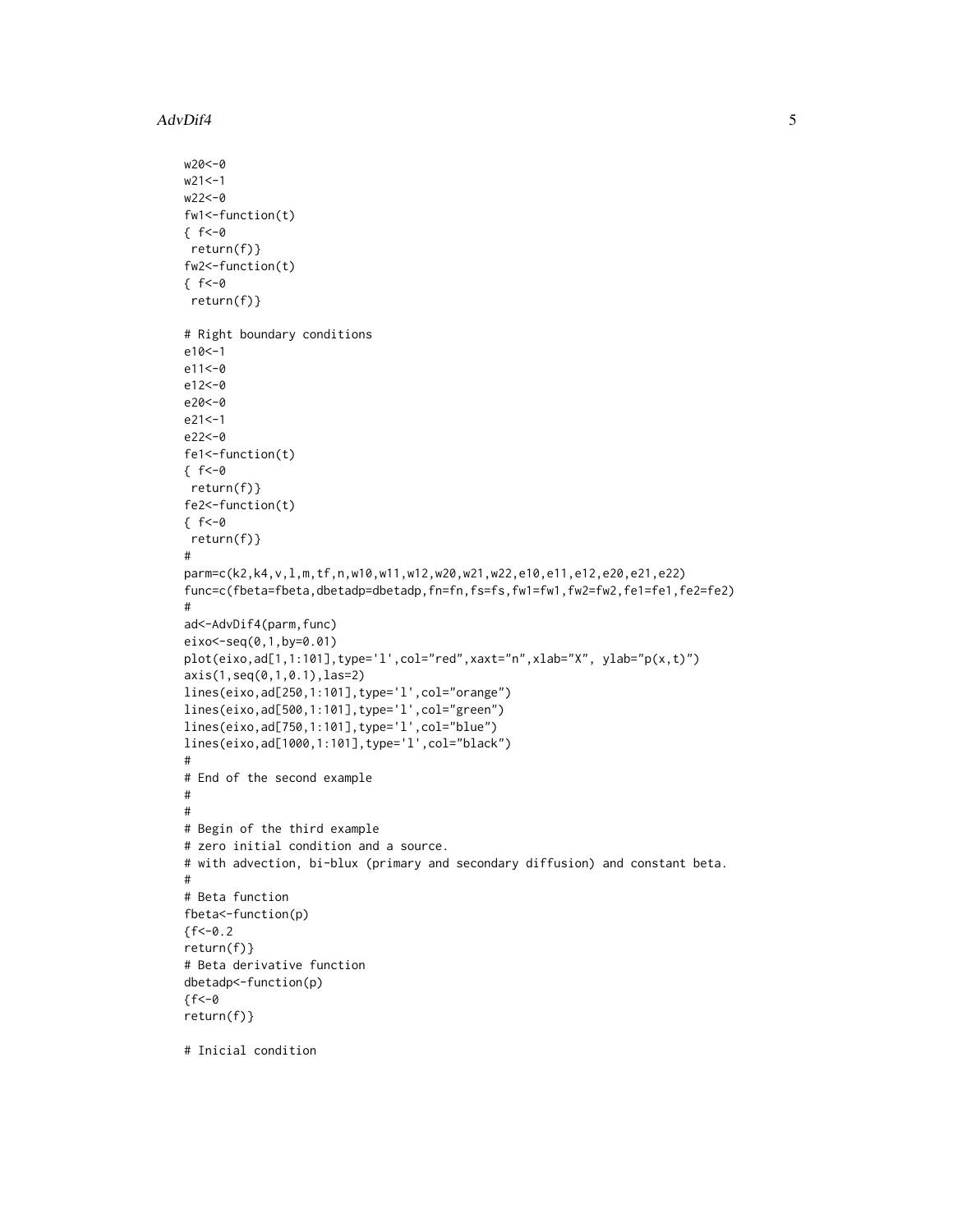6 AdvDif4

```
fn<-function(x)
\{ f < -\emptysetreturn(f)}
# velocity
v<-0.00
# Source function
fs<-function(x,t)
{ if(x<=0.1){f=1}}
else{f=0}
return(f)}
# diffusion coefficients parameter
k2<-1e-3
k4<-1e-5
# Space and temporal definition
1< -1m<-100
tf < -1n<-1000
# Left boundary contitions
w10<-0
w11 < -1w12<-0
w20<-0
w21<-0
w22<-1
fw1<-function(t)
\{ f < -\emptysetreturn(f)}
fw2<-function(t)
\{ f < -0return(f)}
# Right boundary conditions
e10<-0
e11<-1
e12<-0
e20<-0
e21<-0
e22<-1
fe1<-function(t)
\{ f < -\emptysetreturn(f)}
fe2<-function(t)
\{ f < -\emptysetreturn(f)}
#
parm=c(k2,k4,v,l,m,tf,n,w10,w11,w12,w20,w21,w22,e10,e11,e12,e20,e21,e22)
```
func=c(fbeta=fbeta,dbetadp=dbetadp,fn=fn,fs=fs,fw1=fw1,fw2=fw2,fe1=fe1,fe2=fe2)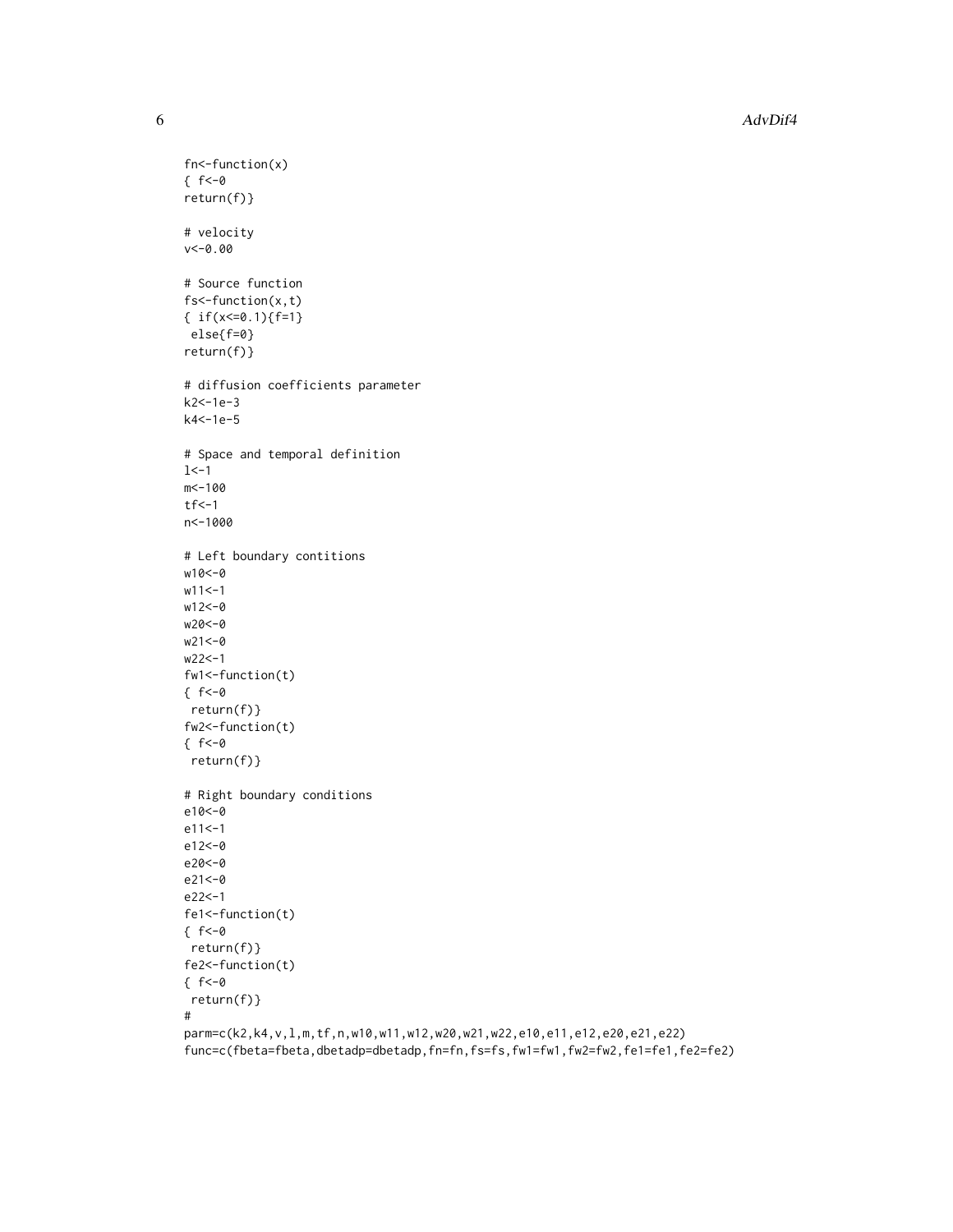#### <span id="page-6-0"></span>pentaSolve 7

```
#
ad<-AdvDif4(parm,func)
eixo<-seq(0,1,by=0.01)
plot(eixo,ad[1000,1:101],type='l',col="black",xaxt="n",xlab="X", ylab="p(x,t)")
axis(1,seq(0,1,0.1),las=2)
lines(eixo,ad[250,1:101],type='l',col="orange")
lines(eixo,ad[500,1:101],type='l',col="green")
lines(eixo,ad[750,1:101],type='l',col="blue")
lines(eixo,ad[1,1:101],type='l',col="red")
#
# End of the third example
#
# It is easy to change k4 value in the previous example to observe its effect.
# Another possibility is to change beta function and its derivative also.
# There are more examples and also "News.md" inside "doc"" folder.
#
#
```
pentaSolve *Solving 'Ax=b' system*

#### Description

This software solves an 'Ax=b' pentadiagonal system using a direct method. Variables a1, a2, a3, a4, a5 are matrix A diags and b is the vector.

#### Usage

pentaSolve(a1,a2,a3,a4,a5,b)

#### Arguments

| ล1 | A vector |
|----|----------|
| a2 | A vector |
| a3 | A vector |
| a4 | A vector |
| a5 | A vector |
| h  | A vector |

#### Value

A vector with the x value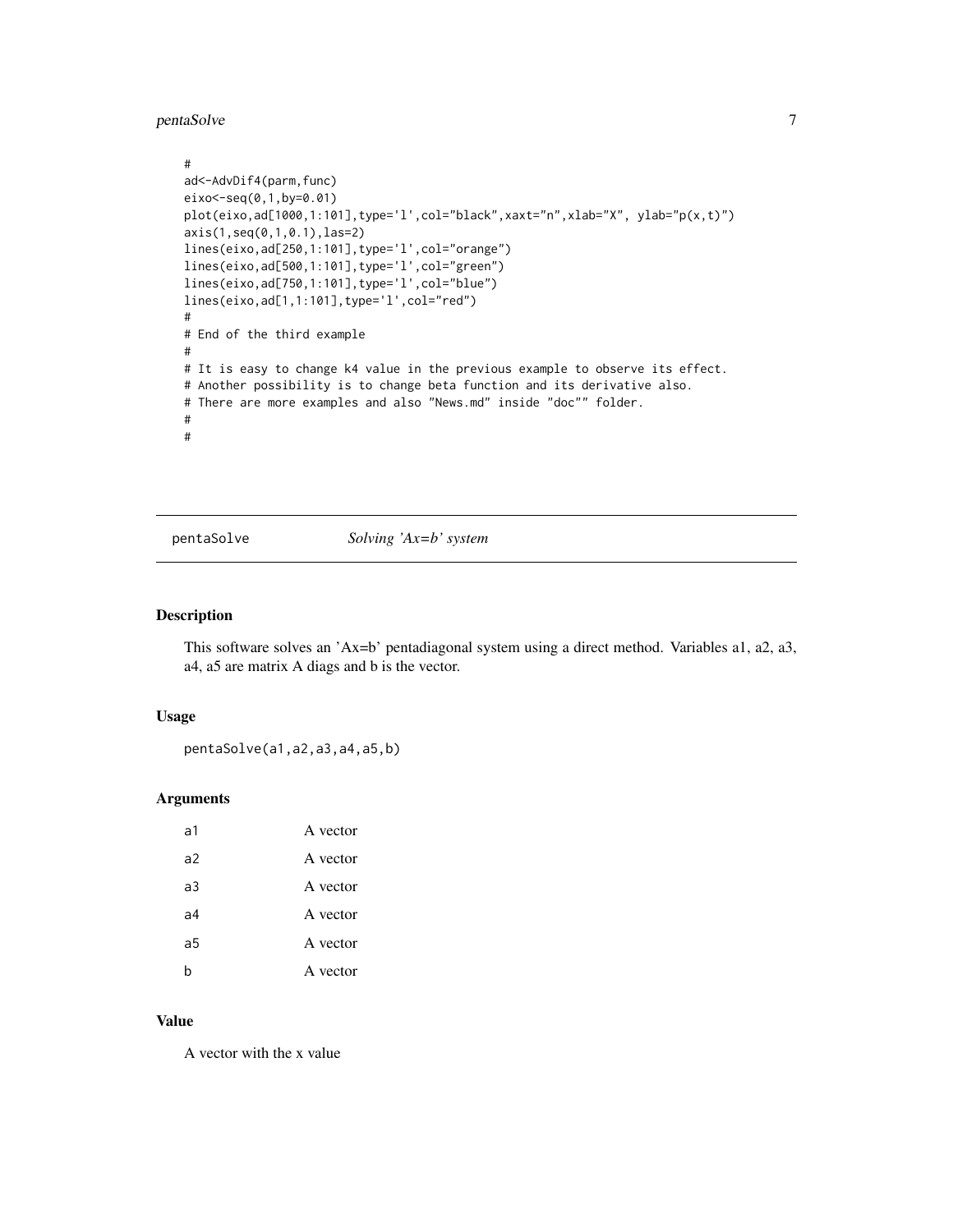8 pentaSolve

### Examples

```
#
# Solve a 'Ax=b' easy sample #
a1 < -c(1)a2 < -c(2,2)a3<-c(7,7,7)
a4 < -c(2,2)a5 < -c(1)b < -c(11, 12, 13)pentaSolve(a1,a2,a3,a4,a5,b)
```